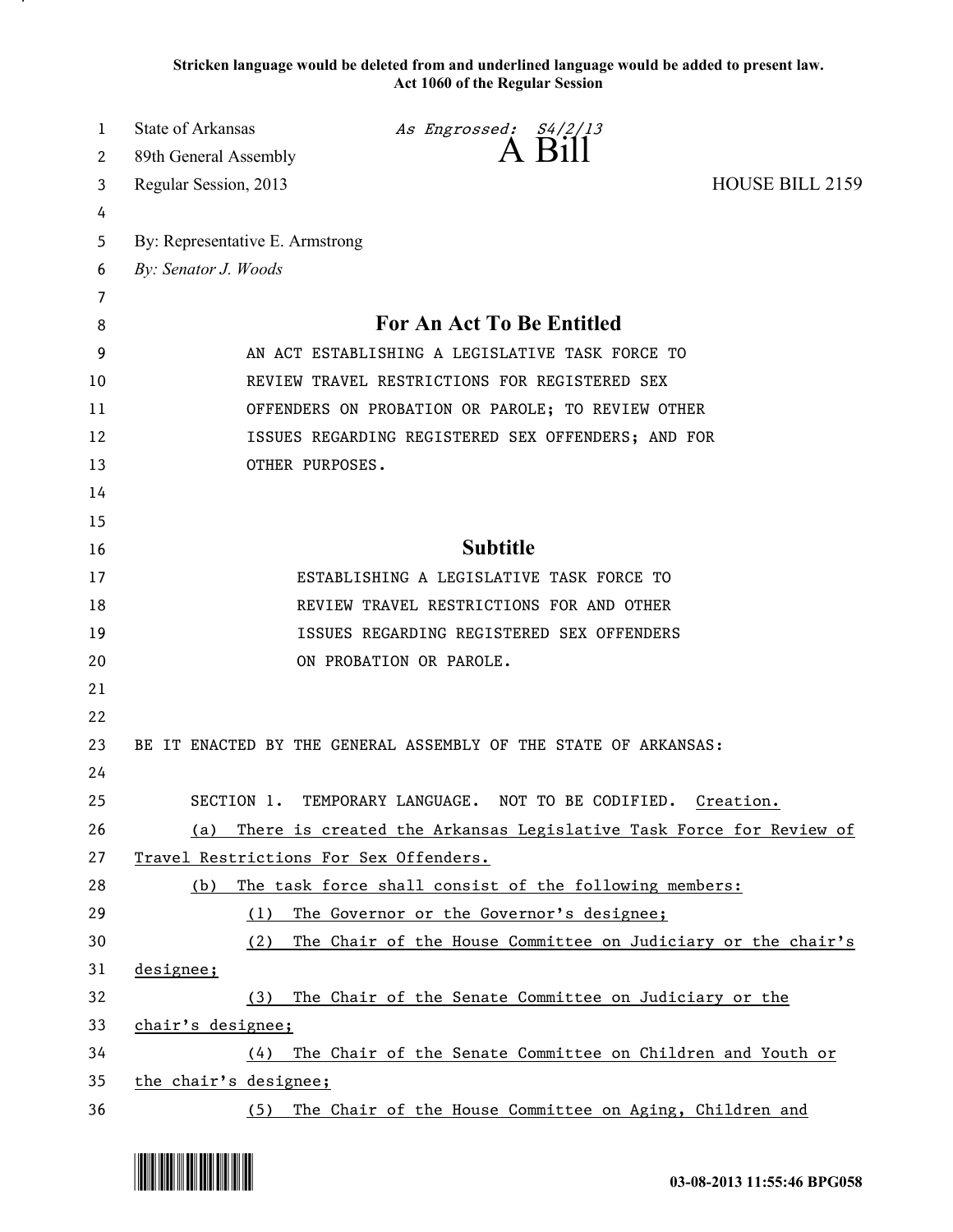As Engrossed: S4/2/13 HB2159

| $\mathbf{1}$ | Youth, Legislative and Military Affairs or the chair's designee;              |  |  |
|--------------|-------------------------------------------------------------------------------|--|--|
| $\mathbf{2}$ | The Director of the Division of Children and Family Services<br>(6)           |  |  |
| 3            | of the Department of Human Services or the director's designee;               |  |  |
| 4            | The Director of the Division of Behavioral Health of the<br>(7)               |  |  |
| 5            | Department of Human Services or the director's designee;                      |  |  |
| 6            | The Director of the Division of Youth Services of the<br>(8)                  |  |  |
| 7            | Department of Human Services or the director's designee;                      |  |  |
| 8            | The Director of the Administrative Office of the Courts or<br>(9)             |  |  |
| 9            | the director's designee;                                                      |  |  |
| 10           | (10) The Chair of the Arkansas Coalition for Juvenile Justice or              |  |  |
| 11           | the chair's designee;                                                         |  |  |
| 12           | (11) A sheriff appointed by the President of the Arkansas                     |  |  |
| 13           | Sheriffs' Association and a chief of police appointed by the President of the |  |  |
| 14           | Arkansas Association of Chiefs of Police;                                     |  |  |
| 15           | (12) The Director of the Department of Arkansas State Police or               |  |  |
| 16           | the director's designee;                                                      |  |  |
| 17           | (13) The Chair of the State Child Abuse and Neglect Prevention                |  |  |
| 18           | Board or the chair's designee;                                                |  |  |
| 19           | $(14)$ One (1) member of the Arkansas Child Abuse/Rape/Domestic               |  |  |
| 20           | Violence Commission appointed by the Chancellor of the University of Arkansas |  |  |
| 21           | for Medical Sciences;                                                         |  |  |
| 22           | (15) A public defender who regularly appears in a circuit court               |  |  |
| 23           | in the State of Arkansas appointed by the Director of the Arkansas Public     |  |  |
| 24           | Defender Commission;                                                          |  |  |
| 25           | (16) A prosecutor who regularly appears in a circuit court in                 |  |  |
| 26           | the State of Arkansas appointed by the Prosecutor Coordinator;                |  |  |
| 27           | (17) An attorney ad litem appointed by the Director of the                    |  |  |
| 28           | Administrative Office of the Courts;                                          |  |  |
| 29           | (18) Two (2) members with specialized knowledge, skills, or                   |  |  |
| 30           | experience in the area of criminal law concerning sex offenses to be          |  |  |
| 31           | appointed by the President Pro Tempore of the Senate;                         |  |  |
| 32           | (19) Two (2) members with specialized knowledge, skills, or                   |  |  |
| 33           | experience in the area of criminal law concerning sex offenses to be          |  |  |
| 34           | appointed by the Speaker of the House of Representatives; and                 |  |  |
| 35           | (20) The Director of the Arkansas Crime Information Center or                 |  |  |
| 36           | the director's designee.                                                      |  |  |

03-08-2013 11:55:46 BPG058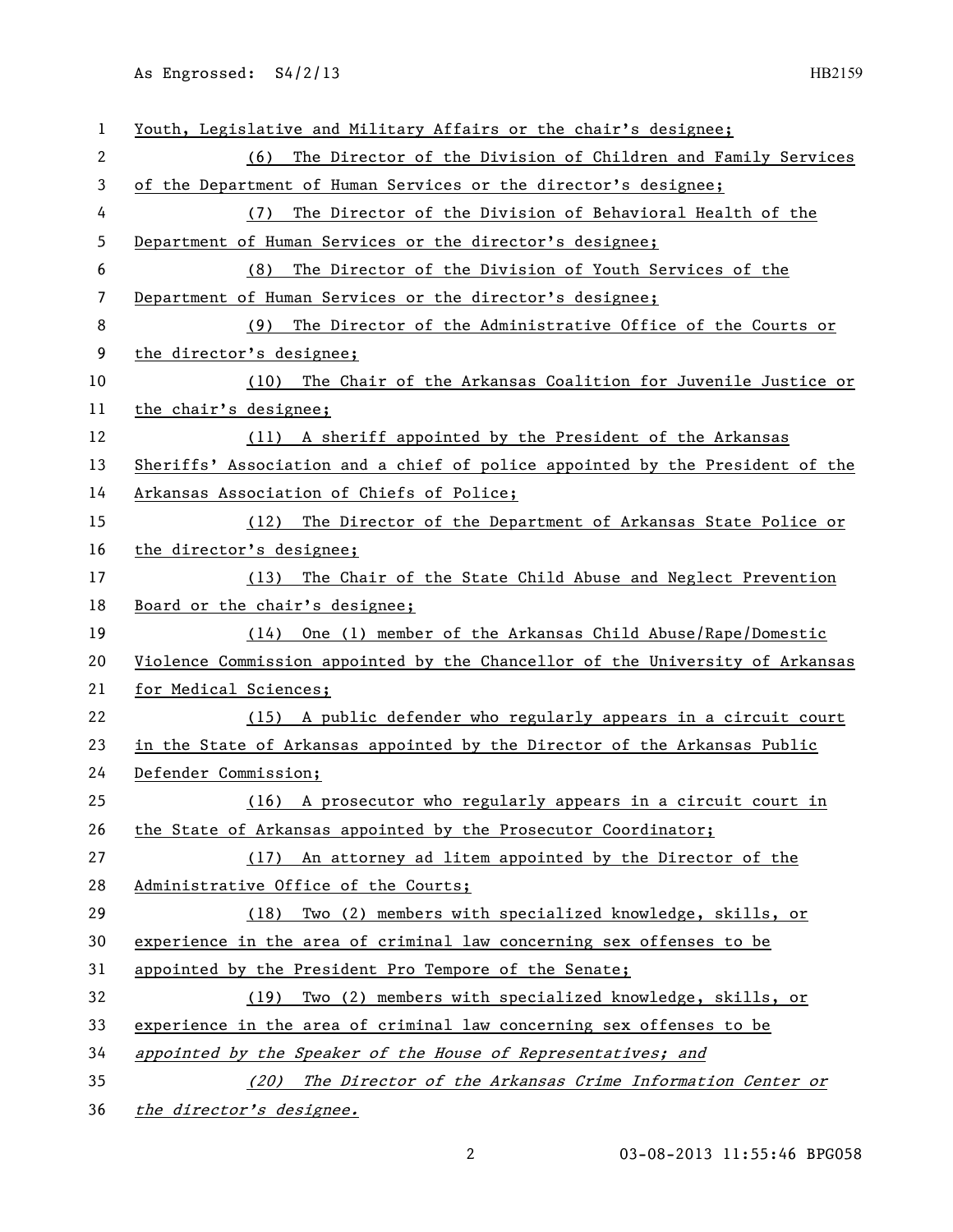As Engrossed: S4/2/13 HB2159

| 1  | $(c)(1)$ The Chair of the House Committee on Judiciary or the chair's         |  |
|----|-------------------------------------------------------------------------------|--|
| 2  | designee shall call the first meeting within thirty (30) days of the          |  |
| 3  | effective date of this act and shall serve as chair at the first meeting.     |  |
| 4  | (2) At the first meeting, the task force shall elect from its                 |  |
| 5  | membership a chair and other officers as needed for the transaction of its    |  |
| 6  | business.                                                                     |  |
| 7  | (3)(A) The task force shall conduct its meetings at the State                 |  |
| 8  | Capitol.                                                                      |  |
| 9  | Meetings shall be held at least one (1) time every<br>(B)                     |  |
| 10 | three (3) months but may occur more often at the call of the chair.           |  |
| 11 | (d) If any vacancy occurs on the task force, the vacancy shall be             |  |
| 12 | filled by the same process as the original appointment.                       |  |
| 13 | (e) The task force shall establish rules and procedures for conducting        |  |
| 14 | its business.                                                                 |  |
| 15 | (f) Members of the task force shall serve without compensation but may        |  |
| 16 | receive expense reimbursement according to § 25-16-902 if an appropriation is |  |
| 17 | made for that purpose and funds are available.                                |  |
| 18 | (g) A majority of the members of the task force constitutes a quorum          |  |
| 19 | for transacting any business of the task force.                               |  |
| 20 | (h) The Bureau of Legislative Research shall provide staff for the            |  |
| 21 | task force.                                                                   |  |
| 22 |                                                                               |  |
| 23 | SECTION 2. TEMPORARY LANGUAGE. NOT TO BE CODIFIED. Duties.                    |  |
| 24 | The Arkansas Legislative Task Force for Review of Travel<br>(a)               |  |
| 25 | Restrictions For Sex Offenders shall:                                         |  |
| 26 | (1) Examine how the State of Arkansas monitors and tracks                     |  |
| 27 | registered sex offenders within its borders as well as registered sex         |  |
| 28 | offenders who travel to or through Arkansas from another state;               |  |
| 29 | Determine the best practices to monitor and track the travel<br>(2)           |  |
| 30 | of registered sex offenders by conducting national research or by using other |  |
| 31 | methods;                                                                      |  |
| 32 | (3) Recommend more efficient methods of distributing and                      |  |
| 33 | spending limited public moneys to prevent improper or illegal travel by       |  |
| 34 | registered sex offenders;                                                     |  |
| 35 | (4) Recommend to the General Assembly specific changes to the                 |  |
| 36 | law in the form of bill drafts that will enable law enforcement to monitor    |  |

03-08-2013 11:55:46 BPG058